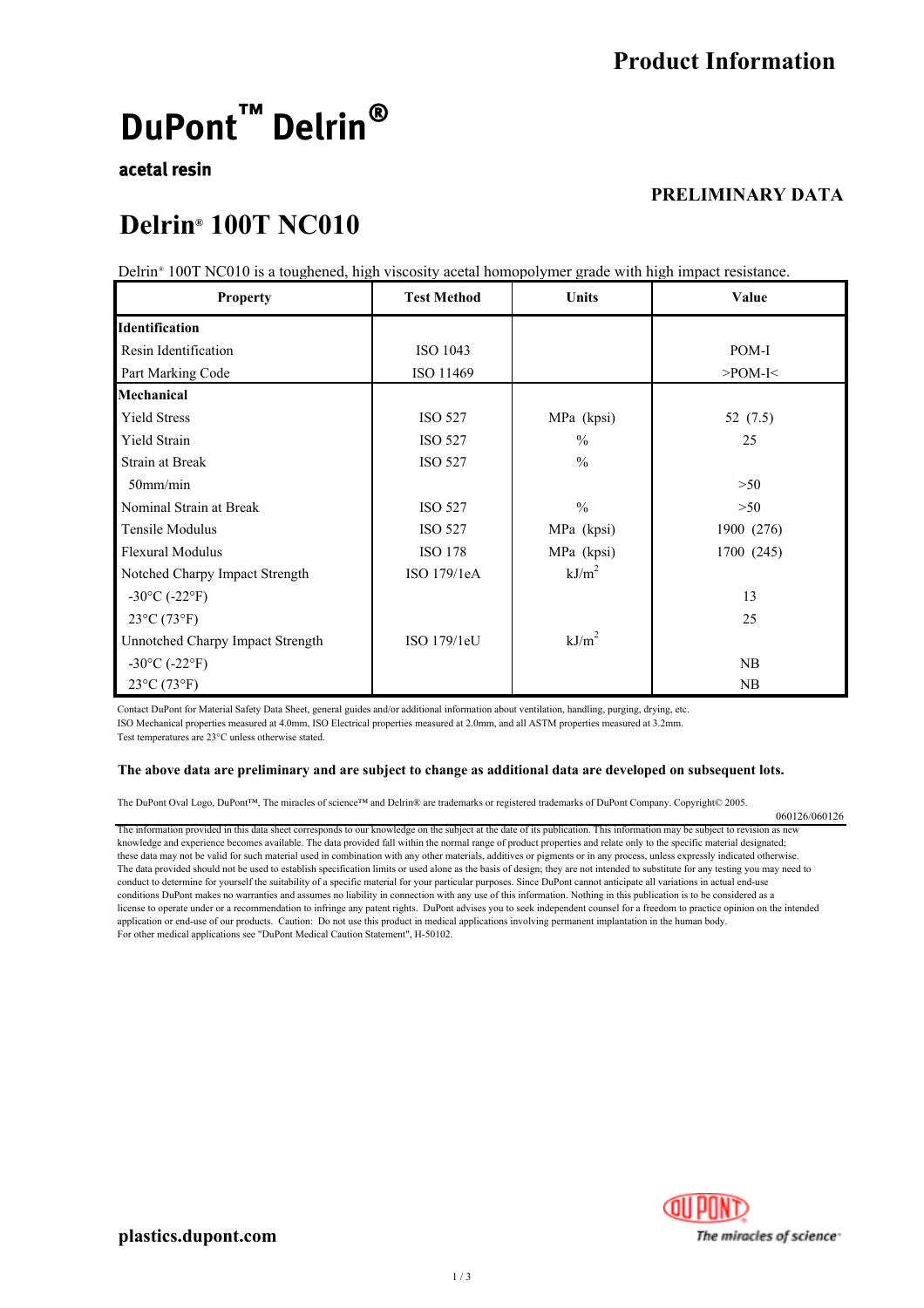# **Delrin<sup>®</sup> 100T NC010**

| <b>Property</b>                       | <b>Test Method</b> | Units                            | Value       |
|---------------------------------------|--------------------|----------------------------------|-------------|
| <b>Thermal</b>                        |                    |                                  |             |
| Deflection Temperature                | ISO 75f            | $^{\circ}$ C ( $^{\circ}$ F)     |             |
| 0.45MPa                               |                    |                                  | 130 (265)   |
| 1.80MPa                               |                    |                                  | 72 (160)    |
| Melting Temperature                   | ISO 11357-1/-3     | $^{\circ}$ C ( $^{\circ}$ F)     |             |
| $10^{\circ}$ C/min                    |                    |                                  | 178 (352)   |
| CLTE, Parallel                        | ISO 11359-1/-2     | E-4/C $(E-4/F)$                  |             |
| $23 - 55^{\circ}C(73 - 130^{\circ}F)$ |                    |                                  | 1.2(0.67)   |
| Rheological                           |                    |                                  |             |
| Melt Mass-Flow Rate                   | ISO 1133           | $g/10$ min                       |             |
| 190°C, 2.16kg                         |                    |                                  | 2.0         |
| <b>Electrical</b>                     |                    |                                  |             |
| <b>Relative Permittivity</b>          | IEC 60250          |                                  |             |
| 1E6 Hz                                |                    |                                  | 3.1         |
| <b>Dissipation Factor</b>             | <b>IEC 60250</b>   | $E-4$                            |             |
| 1E6 Hz                                |                    |                                  | 90          |
| $\rm CTI$                             | IEC 60112          | $\mathbf V$                      | 600         |
| Other                                 |                    |                                  |             |
| Density                               | ISO 1183           | $\text{kg/m}^3 \text{ (g/cm}^3)$ | 1370 (1.37) |
| Hardness, Rockwell                    | ISO 2039/2         |                                  |             |
| Scale M                               |                    |                                  | 59          |
| Scale R                               |                    |                                  | 113         |
| Water Absorption                      | ISO 62, Similar to | $\frac{0}{0}$                    |             |
| Equilibrium 50%RH                     |                    |                                  | 0.3         |
| Saturation, immersed                  |                    |                                  | 0.9         |
| Molding Shrinkage                     | ISO 294-4          | $\%$                             |             |
| Normal, 2.0mm                         |                    |                                  | 1.9         |
| Parallel, 2.0mm                       |                    |                                  | 2.1         |

Contact DuPont for Material Safety Data Sheet, general guides and/or additional information about ventilation, handling, purging, drying, etc. ISO Mechanical properties measured at 4.0mm, ISO Electrical properties measured at 2.0mm, and all ASTM properties measured at 3.2mm. Test temperatures are 23°C unless otherwise stated.

**The above data are preliminary and are subject to change as additional data are developed on subsequent lots.**

The DuPont Oval Logo, DuPont™, The miracles of science™ and Delrin® are trademarks or registered trademarks of DuPont Company. Copyright© 2005.

The information provided in this data sheet corresponds to our knowledge on the subject at the date of its publication. This information may be subject to revision as new knowledge and experience becomes available. The data provided fall within the normal range of product properties and relate only to the specific material designated; these data may not be valid for such material used in combination with any other materials, additives or pigments or in any process, unless expressly indicated otherwise. The data provided should not be used to establish specification limits or used alone as the basis of design; they are not intended to substitute for any testing you may need to conduct to determine for yourself the suitability of a specific material for your particular purposes. Since DuPont cannot anticipate all variations in actual end-use conditions DuPont makes no warranties and assumes no liability in connection with any use of this information. Nothing in this publication is to be considered as a license to operate under or a recommendation to infringe any patent rights. DuPont advises you to seek independent counsel for a freedom to practice opinion on the intended application or end-use of our products. Caution: Do not use this product in medical applications involving permanent implantation in the human body. For other medical applications see "DuPont Medical Caution Statement", H-50102.



060126/060126